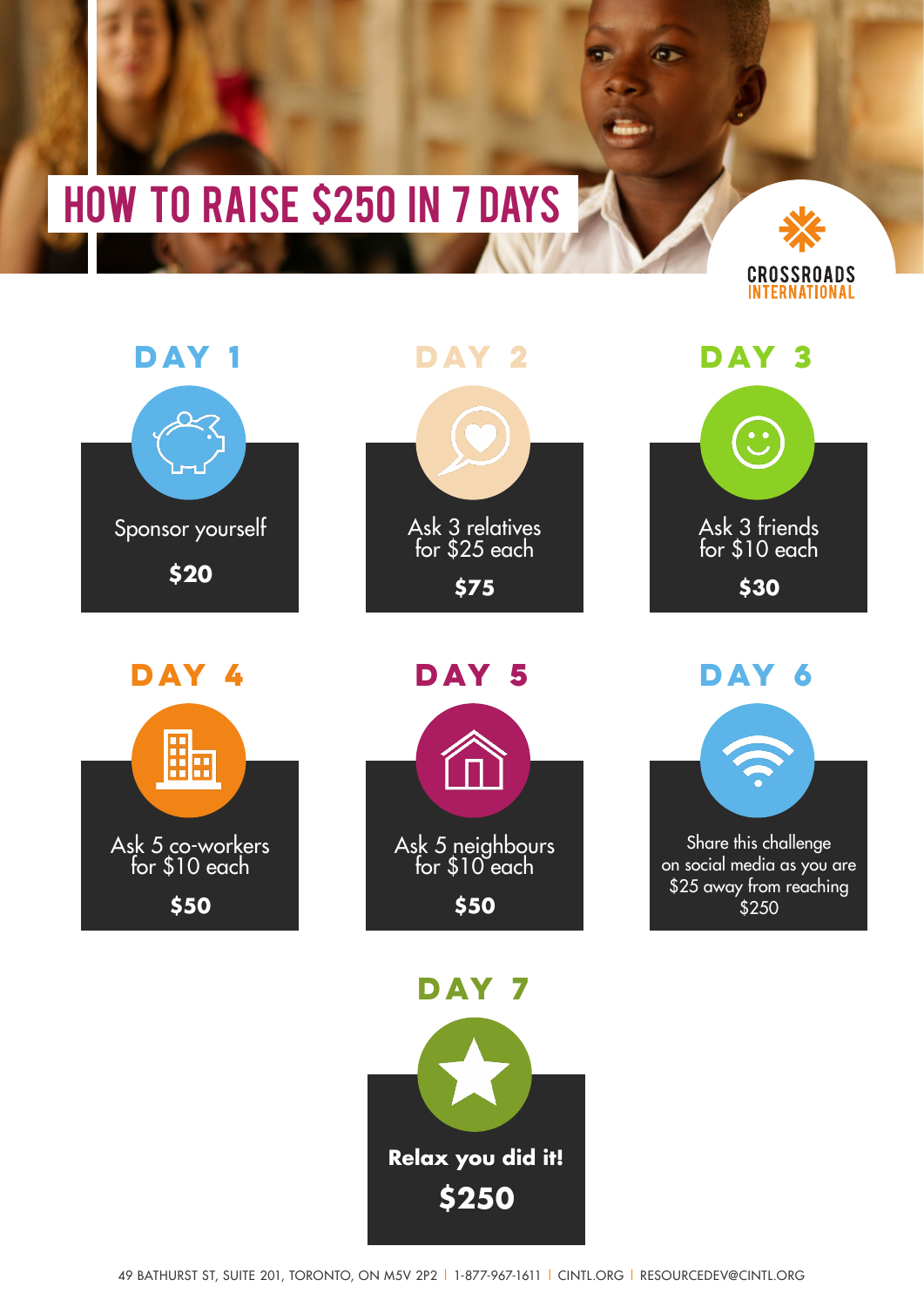## **HOW TO RAISE \$500 IN 7 D**





**DAY 4** 





**DAY 5** 



**DAY 7** 



Ask 4 friends for \$25 each

**day 3**

**\$100**

**day 6** Ask 6 neighbours to donate \$10 each **\$60**